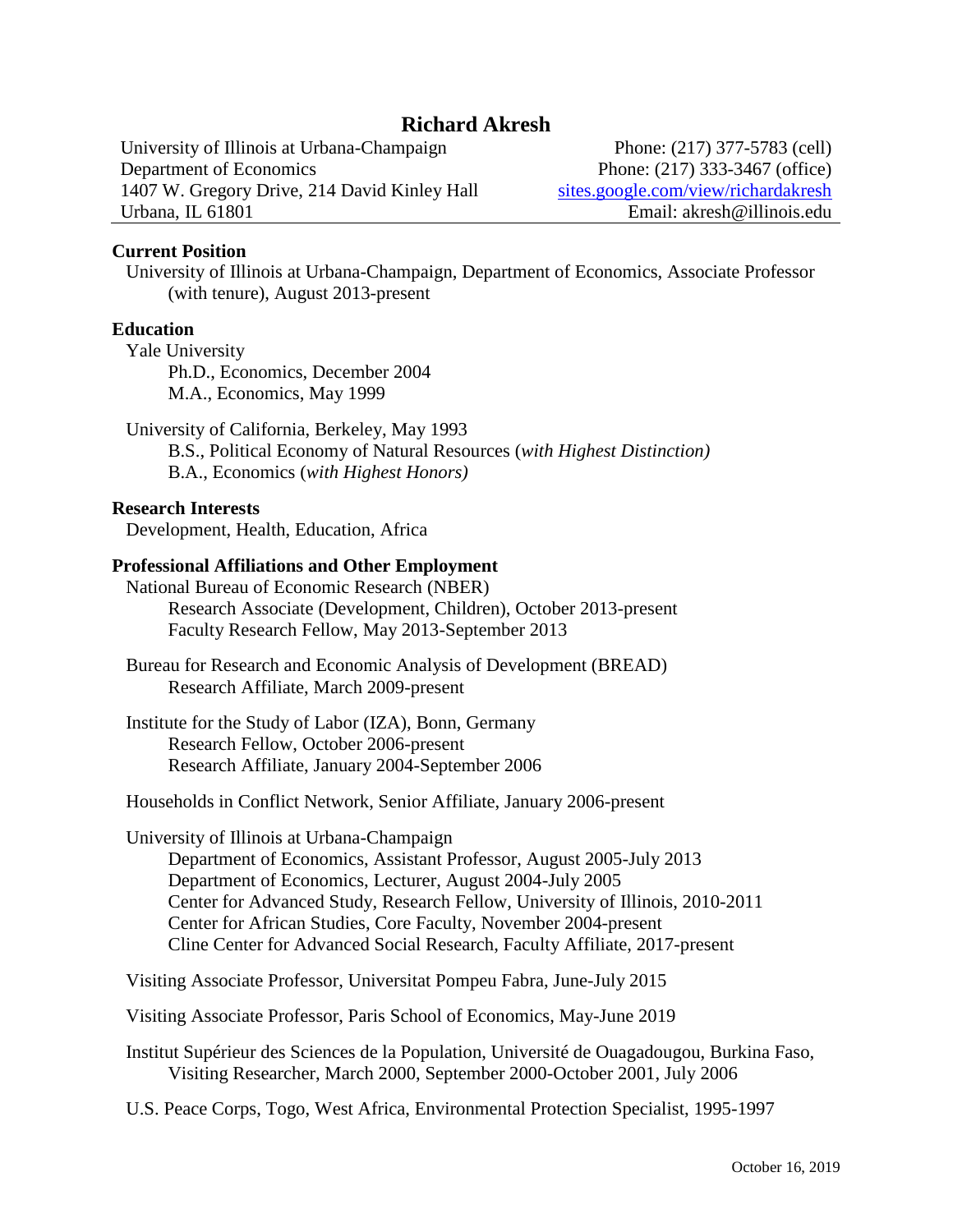#### **Publications**

"Climate Change, Conflict, and Children." *Future of Children*, 2016, 26(1): 51-71.

- "Altruism, Cooperation, and Efficiency: Agricultural Production in Polygynous Households" (with Joyce Chen and Charity Moore), *Economic Development and Cultural Change*, 2016, 64(4): 661-696.
- "Alternative Cash Transfer Delivery Mechanisms: Impacts on Routine Preventative Health Clinic Visits in Burkina Faso" (with Damien de Walque and Harounan Kazianga), *NBER Africa Successes: Human Capital*, volume 2*.* Editors, Sebastian Edwards, Simon Johnson, and David Weil. University of Chicago Press, 2016.
- "Wars and Child Health: Evidence from the Eritrean-Ethiopian Conflict" (with Leonardo Lucchetti and Harsha Thirumurthy), *Journal of Development Economics*, 2012, 99(2): 330-340.
- "Child Ability and Household Human Capital Investment Decisions in Burkina Faso" (with Emilie Bagby, Damien de Walque, and Harounan Kazianga), *Economic Development and Cultural Change*, 2012, 61(1): 157-186.
- "War and Stature: Growing Up During the Nigerian Civil War" (with Sonia Bhalotra, Marinella Leone, and Una Osili), *American Economic Review, Papers & Proceedings*, 2012, 102(3): 273-277.
- "Productive Efficiency and the Scope for Cooperation in Polygynous Households" (with Joyce Chen and Charity Moore), *American Journal of Agricultural Economics*, 2012, 94(2): 395-401.
- "Using Achievement Tests to Measure Language Assimilation and Language Bias among the Children of Immigrants" (with Ilana Redstone Akresh), *Journal of Human Resources*, 2011, 46(3): 647-667.
- "Civil War, Crop Failure and Child Stunting in Rwanda" (with Tom Bundervoet and Philip Verwimp), *Economic Development and Cultural Change*, 2011, 59(4): 777-810.
- "Flexibility of Household Structure: Child Fostering Decisions in Burkina Faso," *Journal of Human Resources*, 2009, 44(4): 976-997. (Previous title: "Risk, Network Quality, and Family Structure: Child Fostering Decisions in Burkina Faso")
- "Health and Civil War in Rural Burundi" (with Tom Bundervoet and Philip Verwimp), *Journal of Human Resources*, 2009, 44(2): 536-563.

#### **Working Papers**

"Long-term and Intergenerational Effects of Education: Evidence from School Construction in Indonesia" (with Daniel Halim and Marieke Kleemans), July 2019. NBER Working Paper 25265. Revise and resubmit at *Economic Journal.*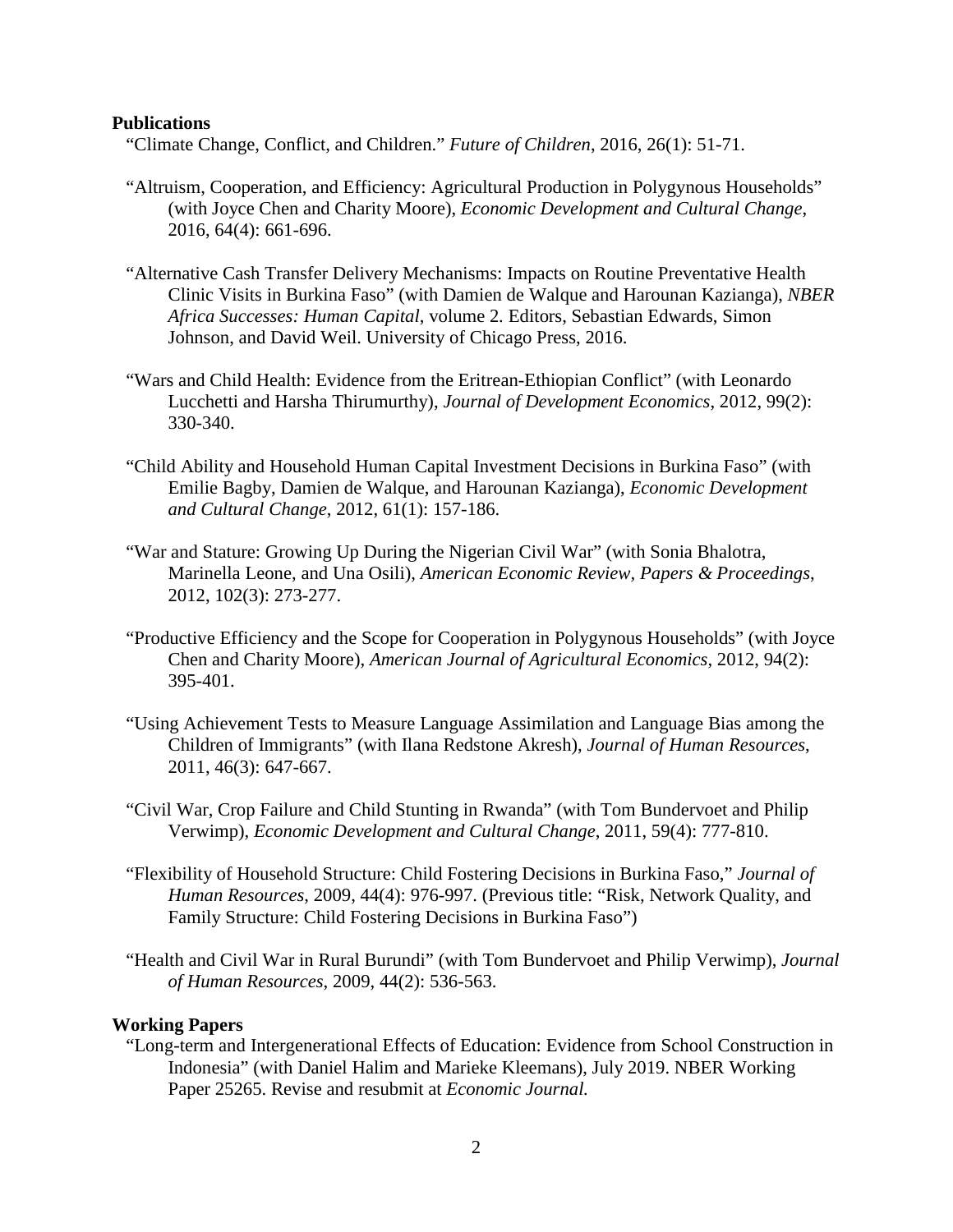- "First and Second Generation Impacts of the Biafran War" (with Sonia Bhalotra, Marinella Leone, and Una Osili), January 2018. NBER Working Paper 23721. Revise and resubmit at *Journal of Human Resources.*
- "Detailed Geographic Information, Conflict Exposure, and Health Impacts" (with German Caruso and Harsha Thirumurthy), August 2019. IZA Discussion Paper 10330.
- "Evidence from a Randomized Evaluation of the Household Welfare Impacts of Conditional and Unconditional Cash Transfers Given to Mothers or Fathers" (with Damien de Walque and Harounan Kazianga), August 2019. World Bank Policy Research Working Paper 7730.
- "Child Labor, Schooling, and Child Ability" (with Emilie Bagby, Damien de Walque, and Harounan Kazianga), April 2016. World Bank Research Working Paper 5965.
- "Cash Transfers and Child Schooling: Evidence from a Randomized Evaluation of the Role of Conditionality" (with Damien de Walque and Harounan Kazianga), January 2013. World Bank Policy Research Working Paper 6340.
- "Sibling Rivalry, Residential Rivalry, and Constraints on the Availability of Child Labor" (with Eric Edmonds), November 2012. NBER Working Paper 17165.
- "Armed Conflict and Schooling: Evidence from the 1994 Rwandan Genocide" (with Damien de Walque), February 2011. World Bank Policy Research Working Paper 4606.
- "School Enrollment Impacts of Non-traditional Household Structure" November 2008. IZA Paper 1379.
- "(In) Efficiency in Intrahousehold Allocations" August 2008. IZA Discussion Paper 1858.
- "The Analytical Returns to Measuring a Detailed Household Roster" (with Eric Edmonds), February 2010. IZA Discussion Paper 4759.
- "Risk and Schooling in Family Networks when Children are Mobile" (with Eric Edmonds), December 2009.

## **Work in Progress**

- "Civil Wars and Household Structure: Panel Data Evidence from Burundi" (with Philip Verwimp and Juan Carlos Munoz)
- "Early Childhood Development: Cash Transfers, Information, and Parental Home Visits" (with Damien de Walque and Harounan Kazianga) [Baseline survey completed]

"Conflict and Intergenerational Impacts" (with Felipe Diaz Klaassen)

"Understanding School-Based Violence Networks in Ghana" (with Rebecca Thornton)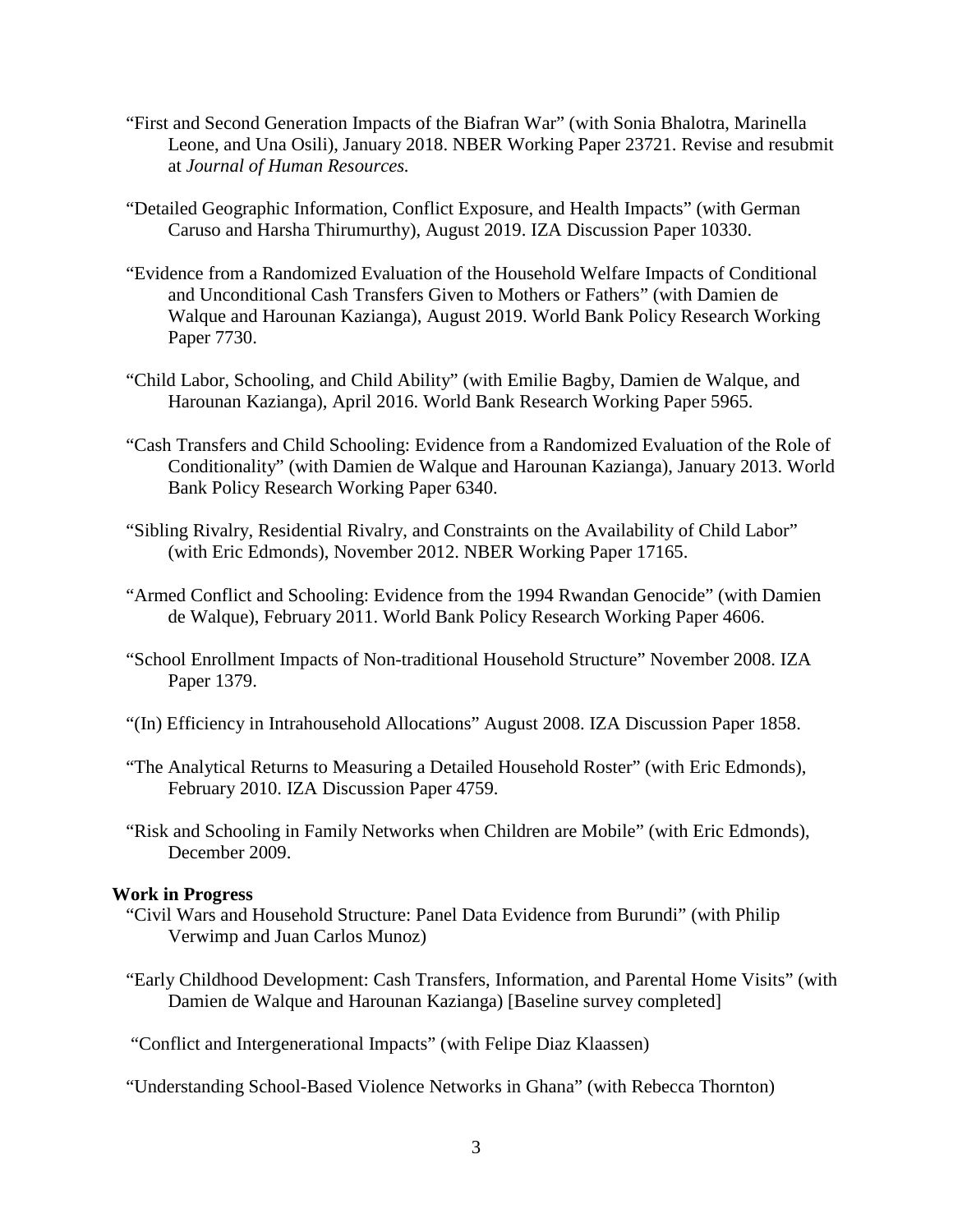#### **External Research Grants and Fellowships**

"Understanding School-Based Violence Networks in Ghana" (with Rebecca Thornton) J-Pal Post-Primary Education (PPE) Initiative, \$49,892.

"Famines and Adolescents" Research Workshop (with Jose Cuesta, UNICEF Office of Research), 2017

Canadian Institute for Advanced Research (CIFAR), \$50,000

"Impact Evaluation of the Early Childhood Development and Nutrition Component of Burkina Faso's Safety Net Project" (with Damien de Walque, Harounan Kazianga, and Victoria Monchuk), 2014-2017

World Bank, Strategic Impact Evaluation Fund, \$480,000 World Bank, Strategic Impact Evaluation Fund Seed Funding, \$25,000

"Saving Babies: Conditional Cash Transfers and Prevention of Mother to Child Transmission of HIV/AIDS," (with Svetha Janumpalli), 2014-2016

Bill & Melinda Gates Foundation, Grand Challenges in Global Health, \$100,000 Lampert Family Foundation, \$100,000 Good Ventures, \$100,000

"Gender and Social Protection Programs in Developing Countries: A Randomized Evaluation of Conditional and Unconditional Cash Transfers in Rural Burkina Faso," (with Damien de Walque and Harounan Kazianga), 2008-2012

World Bank, Trust Fund for Socially Sustainable Development, \$18,650 National Bureau of Economic Research (NBER) Africa Project, \$65,000 World Bank, Netherlands Partnership Program Evaluation Fund, \$195,000 World Bank, Gender Action Plan, \$285,000 World Bank, Spanish Strategic Impact Evaluation Fund, \$224,600 World Bank, Global HIV/AIDS Program Evaluation Fund, \$80,000 World Bank, Luxemburg Poverty Reduction Partnership Fund, \$70,000 World Bank-UK Department for International Development (DFID), Evaluation of Community Response to HIV and AID, \$50,000

"Children at Risk: Economic Motivations of Child Fostering in Burkina Faso," 2000-2001 National Science Foundation Doctoral Dissertation Research Fellowship, \$7,500 Social Science Research Council Dissertation Field Research Fellowship, \$10,000 J. William Fulbright Award for dissertation research in Burkina Faso, \$27,800 Institute for Study of World Politics Dissertation Research Fellowship, \$11,500 David Boren National Security Education Program Fellowship, \$20,000

#### **Internal Research Grants**

University of Illinois, Arnold O. Beckman Award, Campus Research Board, Research Assistant Grant and Travel Funds, 2008, \$17,440

- University of Illinois, International Programs and Studies, William and Flora Hewlett International Research Travel Grant, 2008, \$2,000
- University of Illinois, Campus Research Board, Research Assistant Grant, 2006, \$6,750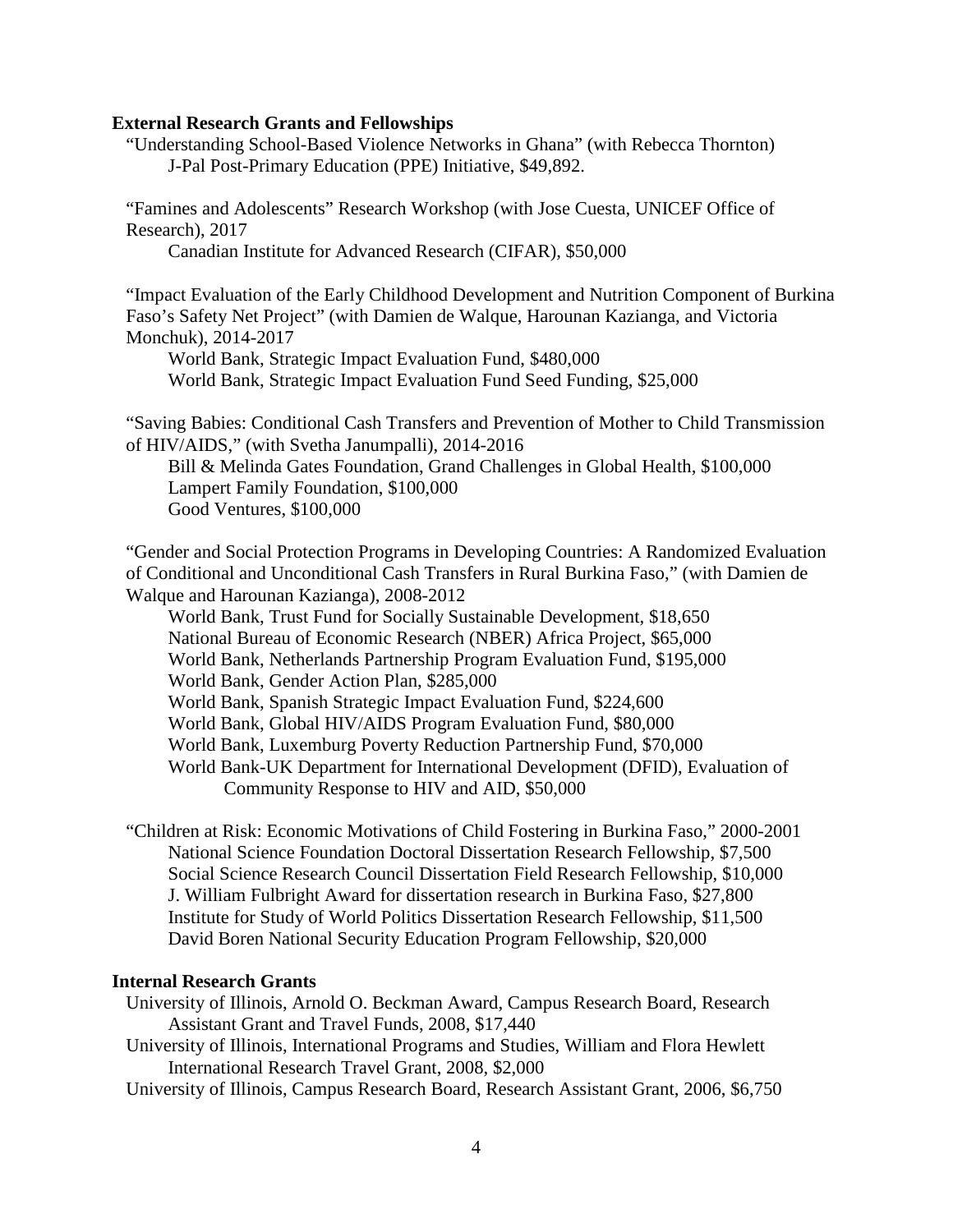University of Illinois, Center for African Studies, Course Development Grant, 2006, \$7,500 University of Illinois, Center for African Studies, Africa Research Grant, 2005, \$3,000 Yale Center for International and Area Studies Dissertation Research Grant, 2001, \$10,000

## **Academic Fellowships and Honors**

*World Bank Economic Review*, Excellence in Refereeing Award 2015-2016; 2018 University of Illinois, List of Teachers Ranked as Excellent by their Students: Fall 2004, Fall 2005, Spring 2006, Fall 2006, Fall 2007 (2 courses), Fall 2008 (2 courses), Fall 2009, Spring 2011, Spring 2012 (2 courses), Fall 2012, Fall 2013, Fall 2014, Fall 2016, Spring 2017, Fall 2017 (2 courses), Spring 2018 (2 courses), Spring 2019 University of Illinois, Center for Advanced Study Research Fellow, Release-Time Research Appointment, 2010-2011 Outstanding Ph.D. Field Course Instructor Award (Awarded by Department of Economics Graduate Student Organization), University of Illinois, 2007 Yale University, Dissertation Fellowship, 2002 Ryoichi Sasakawa Young Leaders Fellowship, 1999-2000 Yale University Doctoral Fellowship, 1997-2001 Phi Beta Kappa, University of California, Berkeley, 1993

# **Invited Seminars and Conference Presentations (all Economics Department unless noted)**

2019-2020: Institute for Global Innovation, University of Birmingham, UK; School to Work: Education and Employment of Young People in Africa Workshop (keynote speaker), University of Birmingham, UK; University of Illinois at Urbana-Champaign, Psychology; American Economic Association (AEA) Annual Meeting

2018-2019: Aix-Marseille School of Economics; Paris School of Economics; Universidade Nova de Lisboa, Nova School of Business and Economics, Portugal; Universite Libre de Bruxelles; University of Illinois at Urbana-Champaign, Psychology; University of Minnesota, Department of Applied Economics; Wellesley; Development Day Conference, University of Chicago; German Economic Association, Research Group on Development Economics Annual Conference; Midwest International Economic Development Conference (MWIEDC); NBER Summer Institute, Children's Program; 3rd Institute for the Study of Labor (IZA) Workshop on Gender and Family Economics joint with Universidad Adolfo Ibanez, Chile

2017-2018: University of Texas at Austin; AEA Annual Meeting; PAA Annual Conference; UNICEF Workshop "Famines and Adolescents"

2016-2017: Northeastern University; SUNY Stony Brook; Northeast Universities Development Conference (NEUDC)

2015-2016: Colgate; Cornell; George Washington; Georgia Institute of Technology; Georgia; University of Los Andes, Colombia; AEA Annual Meeting; MWIEDC

2014-2015: University of Illinois at Chicago; Households in Conflict Network-World Bank Conference; NEUDC; Pacific Development Conference (PACDEV); Princeton University Future of Children Conference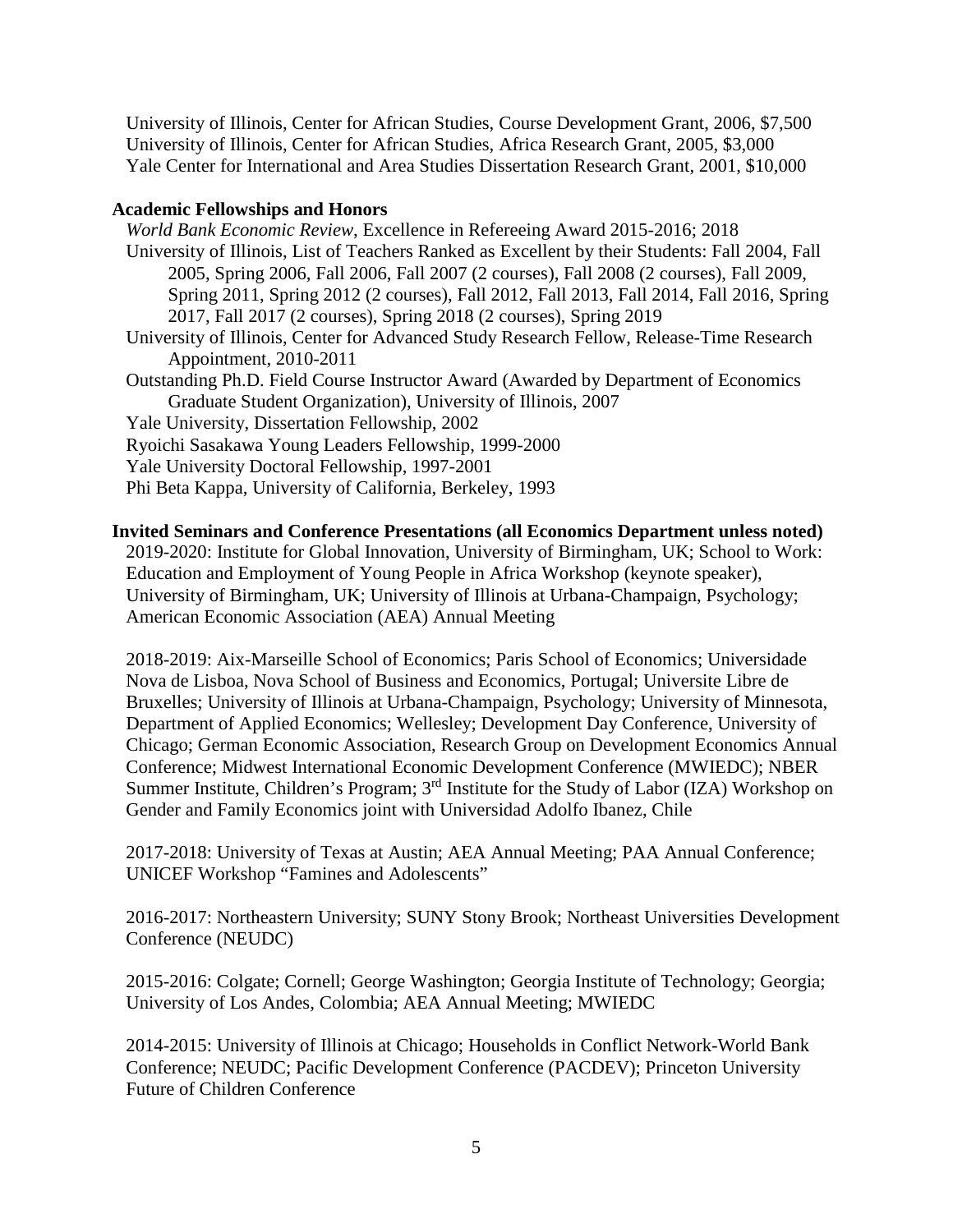2013-2014: Inter-American Development Bank; International Food Policy Research Institute (IFPRI); University of Colorado, Denver; PAA Annual Conference

2012-2013: Dalhousie; Oklahoma State; University of Chicago Booth School of Business; University of Ouagadougou, Institut Supérieur des Sciences de la Population; MWIEDC; NEUDC; Oxford University Center for the Study of African Economies, Economic Development in Africa Conference; University of Illinois Conference "Bridging the Domestic and International Food Security Research Areas"

2011-2012: New York University, Steinhardt School of Education; University of Illinois at Urbana-Champaign, Political Science; University of Virginia, School of Public Policy; AEA Annual Meeting; NBER Africa Conference; World Bank "Second Generation of CCTs' Evaluation Conference"

2010-2011: Notre Dame; AEA Annual Meeting; NEUDC; PAA Annual Conference

2009-2010: London School of Economics/University College London; McGill; Oxford University, Center for the Study of African Economies; Paris 1 Sorbonne University; Southern Illinois University; NEUDC; Paul Schultz Festschrift Conference; World Bank Conference "Survey Design and Measurement in Development Economics"

2008-2009: Colby College; Iowa State; University of Illinois at Chicago; IZA Child Labor Workshop; NEUDC; PAA Annual Conference (2 papers)

2007-2008: NEUDC

2006-2007: Brown University; Brown University, Population Studies & Training Center; Harvard University, Weatherhead Center for International Affairs; SUNY Stony-Brook; UC, Berkeley; UC, Berkeley, Demography; UC, Davis, Agricultural Economics; University of Illinois at Urbana-Champaign, Agricultural & Consumer Economics; Midwest Economics Association Annual Meeting; NEUDC; PAA, Economic Demography Workshop; PAA Annual Conference; Society of Labor Economists (SOLE) Annual Meeting; USAID, DIW Berlin, Households in Conflict Network Conference, "Poverty Reduction in Conflict and Fragile States: Perspectives from a Household Level"

2005-2006: Dartmouth College; Illinois Wesleyan University; Paris School of Economics; International Food Policy Research Institute (IFPRI); Middlebury College; University of Illinois at Chicago; University of Toulouse, France; University of Washington; World Bank, Development Economics Research Group; University of Wisconsin, Madison, Department of Agricultural Economics; Bureau for Research and Economic Analysis of Development (BREAD) 8th Conference; Econometric Society North American Winter Meeting; IZA/SOLE Transatlantic Meeting of Labor Economists; NEUDC; PAA Annual Conference (2 papers); World Bank and International Peace Research Institute of Oslo (PRIO) Workshop, "Political Institutions, Development and a Domestic Civil Peace," Oslo, Norway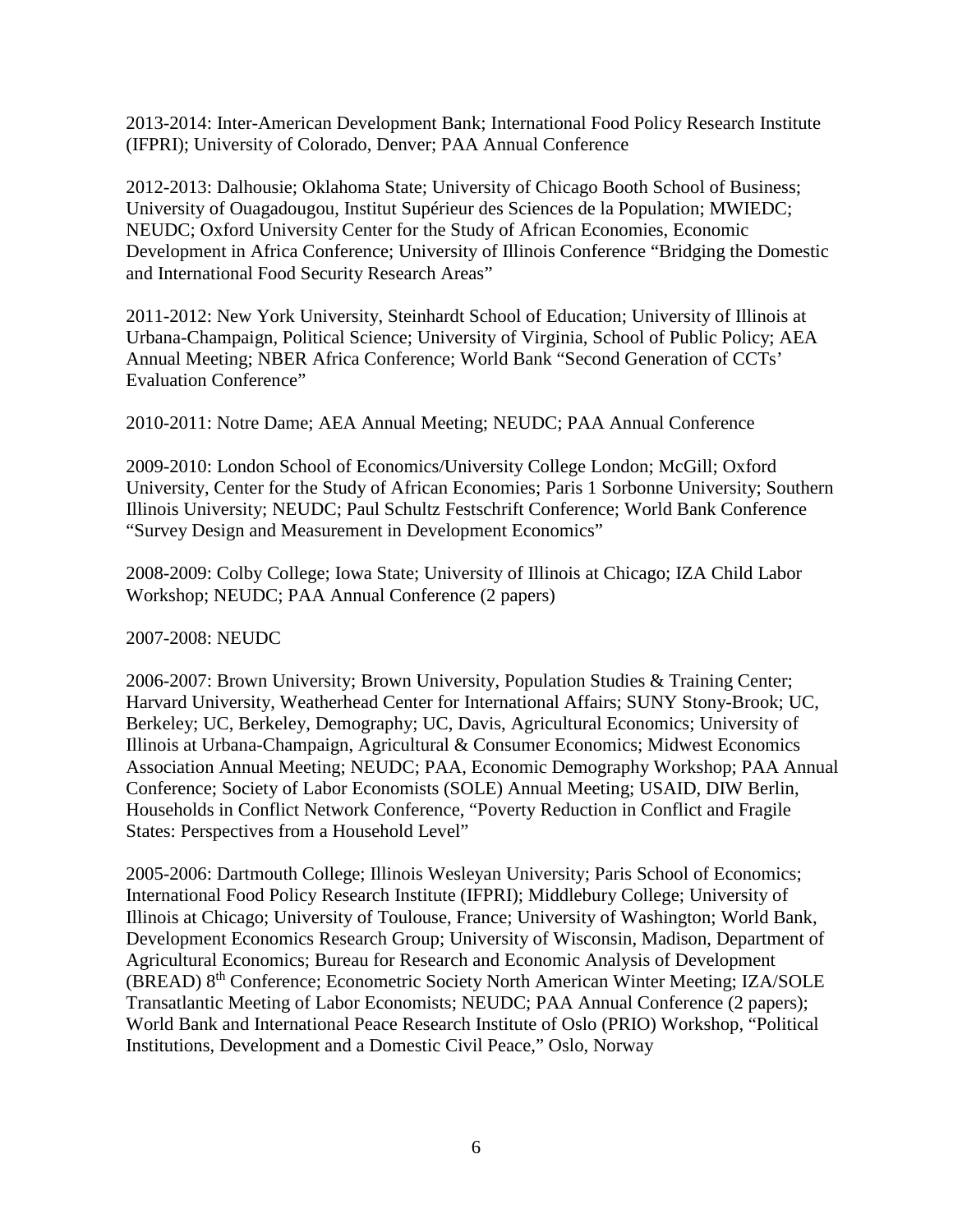2004-2005: Indiana University-Purdue University Indianapolis; Michigan State; University of Illinois at Urbana-Champaign, Center for African Studies; Michigan; University of Montreal, HEC Business School; BREAD 5<sup>th</sup> Conference; Econometric Society 9<sup>th</sup> World Congress; IUSSP International Population Conference, France; MWIEDC; NBER Summer Institute, Children's Program; NEUDC; PAA Annual Conference

2003-2004: Boston University; William and Mary; Columbia; Federal Reserve Chicago; Florida State; Georgetown Public Policy Institute; IZA; Resources for the Future; Tufts; University College London; UC, Irvine; Chicago; University of Illinois at Urbana-Champaign; Montreal; Yale; World Bank, Development Economics Research Group; BREAD 3rd Conference; Inter-University Student Conference, Columbia; NEUDC

#### **Teaching**

University of Illinois at Urbana-Champaign Topics in Development Microeconomics (Ph.D.) Economic Development: Theory and Policy (Masters) Development Economics in Africa (Undergraduate) Burkina Faso Study Abroad Program (Undergraduate) Benin Study Abroad Program (Undergraduate)

### **Graduate Student Advising (Degree year, Initial placement, \* indicates chair)**

Pablo Acosta (2006, World Bank Young Professionals Program); Veronica Alaimo (2007, Inter-American Development Bank); Aparajita Zutshi (2007, Mathematica Policy Research); Jason Dunick (2010, Birmingham-Southern College); Emilie Bagby (2011, Mathematica Policy Research); Leonardo Lucchetti (2011, World Bank); Vidisha Vachharajani (2012, RW Ventures); Rafael Ribas (2014, University of Amsterdam); Seyed Karimi\* (2014, University of Washington, Tacoma); German Caruso\*(2014, World Bank); Leonardo Bonilla\* (2016, Central Bank of Colombia); Andres Ham Gonzalez (2017, University of Los Andes, Colombia); Eduardo Malasquez\* (2017, World Bank); Sen Ma\* (2018, Jinan University, China); Daniel Halim\* (2019, World Bank); Chitra Jogani (2019, Hamilton College); Sofia Fernandez Guerrico\*; Natalia Cantet; Monica Gillis; Mohammad Ahmadizadeh; Felipe Diaz Klaassen\*; Irina Valenzuela Ramirez; Mahounan Yedomiffi

External Thesis Examiner: Samuel Weldeegzie (Australia National University, 2017); Rozenn Hotte (Paris School of Economics, 2019)

#### **Professional Service**

Referee: *Africa Today; AIDS Care; American Economic Journal: Applied Economics; American Economic Review; American Journal of Agricultural Economics; American Journal of Clinical Nutrition; Asian Development Review; B.E. Journal of Economic Analysis & Policy; Canadian Journal of Economics; Demography; Economic Development and Cultural Change; Economic Inquiry; Economic Journal; Economics and Human Biology; Economics Bulletin; Economics Letters; Economics of Education Review; Education Economics; Education Finance and Policy; Environment and Development Economics; Health Economics; Industrial Relations; International Migration Review; IZA Journal of Development and Migration; IZA World of Labor; Journal of African Economies; Journal of Applied Econometrics; Journal of Conflict Resolution; Journal of Development Economics; Journal of*